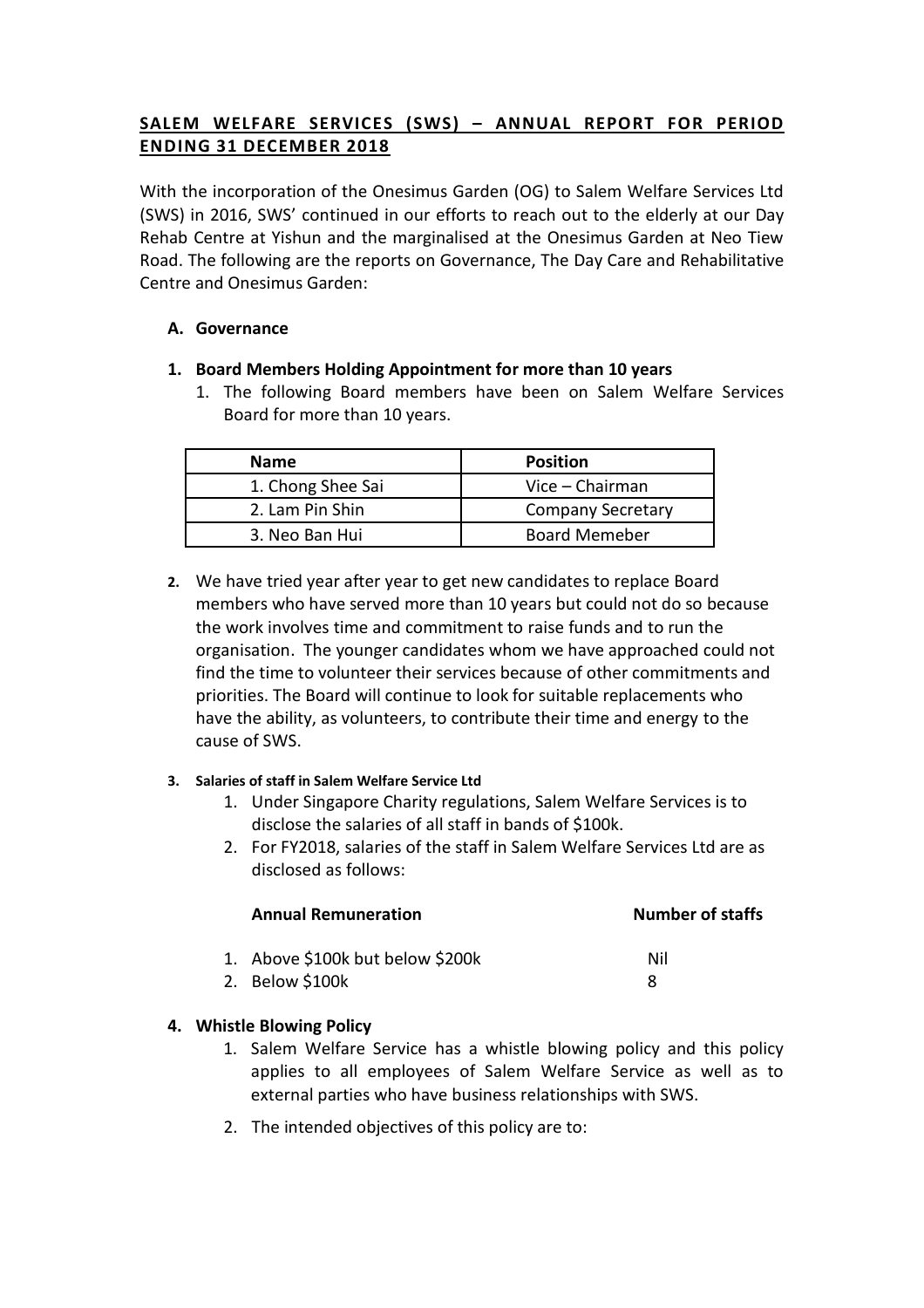- 1. Deter wrongdoing and to promote standards of good corporate practice;
- 2. Provide proper avenues to raise concerns about actual or suspected improprieties in matters of financial reporting, irregularities or other matters and receive feedback on any action taken;
- 3. Reassure the whistle blower that you will be protected from punishment or unfair treatment for disclosing concerns in good faith in accordance with this procedure; and
- 4. Assist to develop a culture of openness, accountability and integrity
- 5. The channels of whistle blowing are as follows: -

|      | Email   salemwell@singnet.com.sg    |  |
|------|-------------------------------------|--|
|      | Chairman and Board Members of Salem |  |
| Mail | I Welfare Services                  |  |
|      | 1-7 Thomson Hills Drive             |  |
|      | Singapore 574746                    |  |

## **B. Day Care & Rehabilitation Centre**

- 1. The Centre was in its 21st year of operation and continued to fulfil its objectives as follows:
	- a. To promote the physical, mental, and spiritual welfare of the elderly suffering from ill-health, disease or accidents.
	- b. To provide day care and rehabilitation services for the elderly.
- 2. Both the Day Care and Physiotherapy sections had an average of about 42 registered service users. This was about the same number as 2017. For the year, there were about 11 newly registered users against 15 who had been discharged or no longer required the services of the Centre.
- 3. Most of the upgrading and enhancement of the Centres facilities had been completed in the year in review.
- 4. The number of staff in the Centre is 8 which is unchanged from the previous year.

## **C. Onesimus Garden (OG)**

1. As part of OG's commitment to serve the underprivileged and marginalized within the community, we adopted an alternative restorative and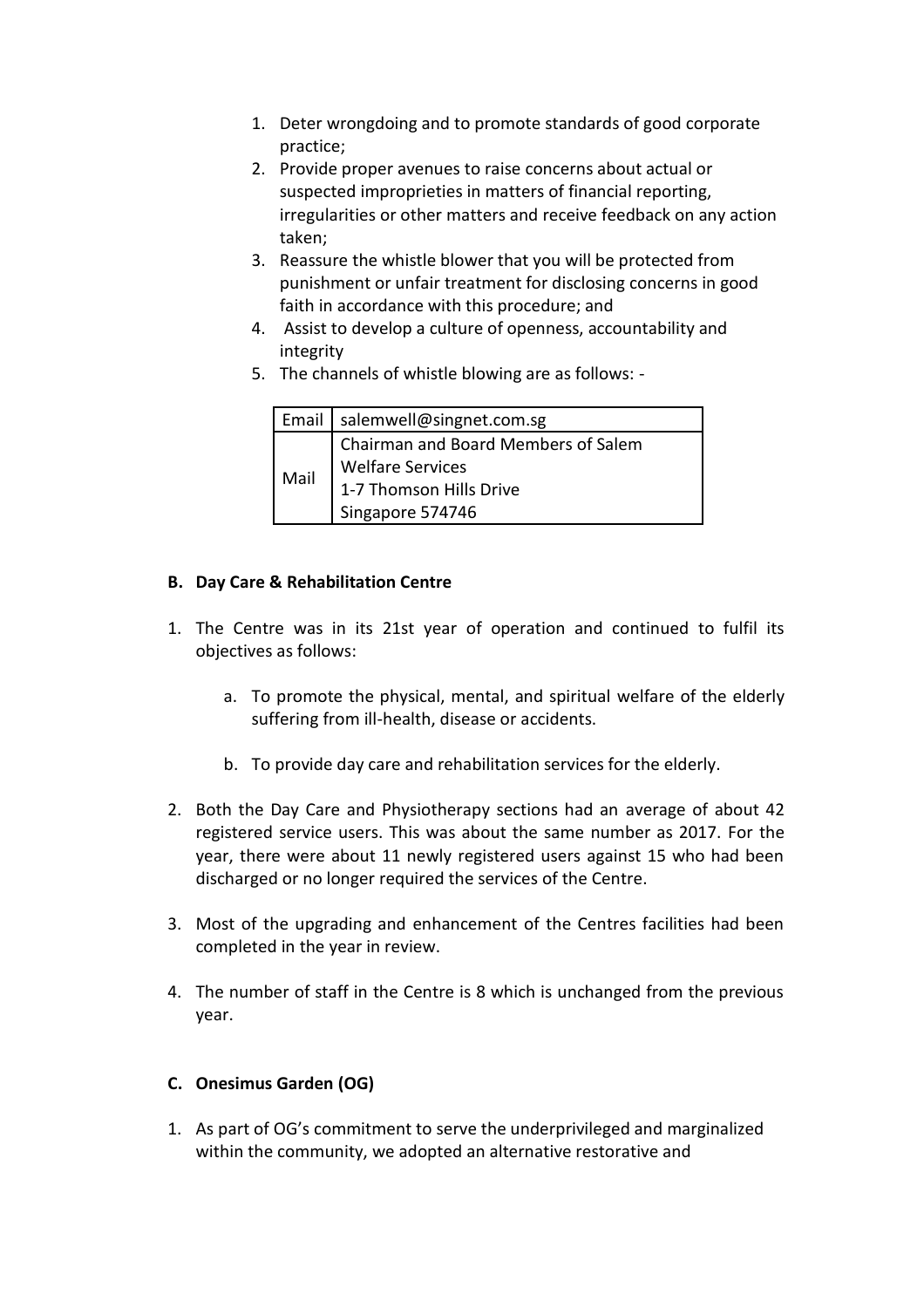rehabilitation therapy through farming for the elderly, people with special needs, mentally challenged and the ex-offenders.

- 2. We trained them to keep regular work hour's schedule, to complete simple tasks in accordance to requirements within a schedule and to regulate their behavioural and social temperament.
- 3. We facilitate communal interaction and recreation, and also provide a conducive environment for recovery for the mentally and emotionally challenged.
- 4. OG has ministered the OG program for the following group of beneficiaries in the years 2018 and early 2019, as follow:
	- a. People-With-Special-Needs
		- i. A total of 35 People-With-Special-Needs (including downsyndrome) undergoes the Farm Restorative Therapy (FRT) program. The program entails teaching the people to perform routine tasks at the farm.
	- b. The Elderly and People with Depression
		- i. A total of 20 seniors and adults with depression have undergone the FRT as part of active-ageing and health rehabilitation, both mentally and physically.
	- c. Ex-offenders
		- i. A total of 4 ex-inmates were under the FRT program.
	- d. Vegetables Home Delivery Program
		- i. A total of 60 families are under the Vegetables Home Delivery Program, where the veggies are delivered to their homes weekly. This is part of growing your veggies with pesticide-free and naturally grown.
	- e. Community Engagement
		- i. About 750 people from the communities have been engaged at the farm through farm tour, volunteerism and community bonding.
- 5. Onesimus Garden will continue to focus its mission of reaching out to the marginalized (the seniors, special needs, needy and substance-abused offenders) in society. The 4 key-ministry approaches 1) Therapy through farming, 2) Training the marginalised with farming skills, 3) Placement with our partners for employment and 4) Education are the framework by which the farm is operated.